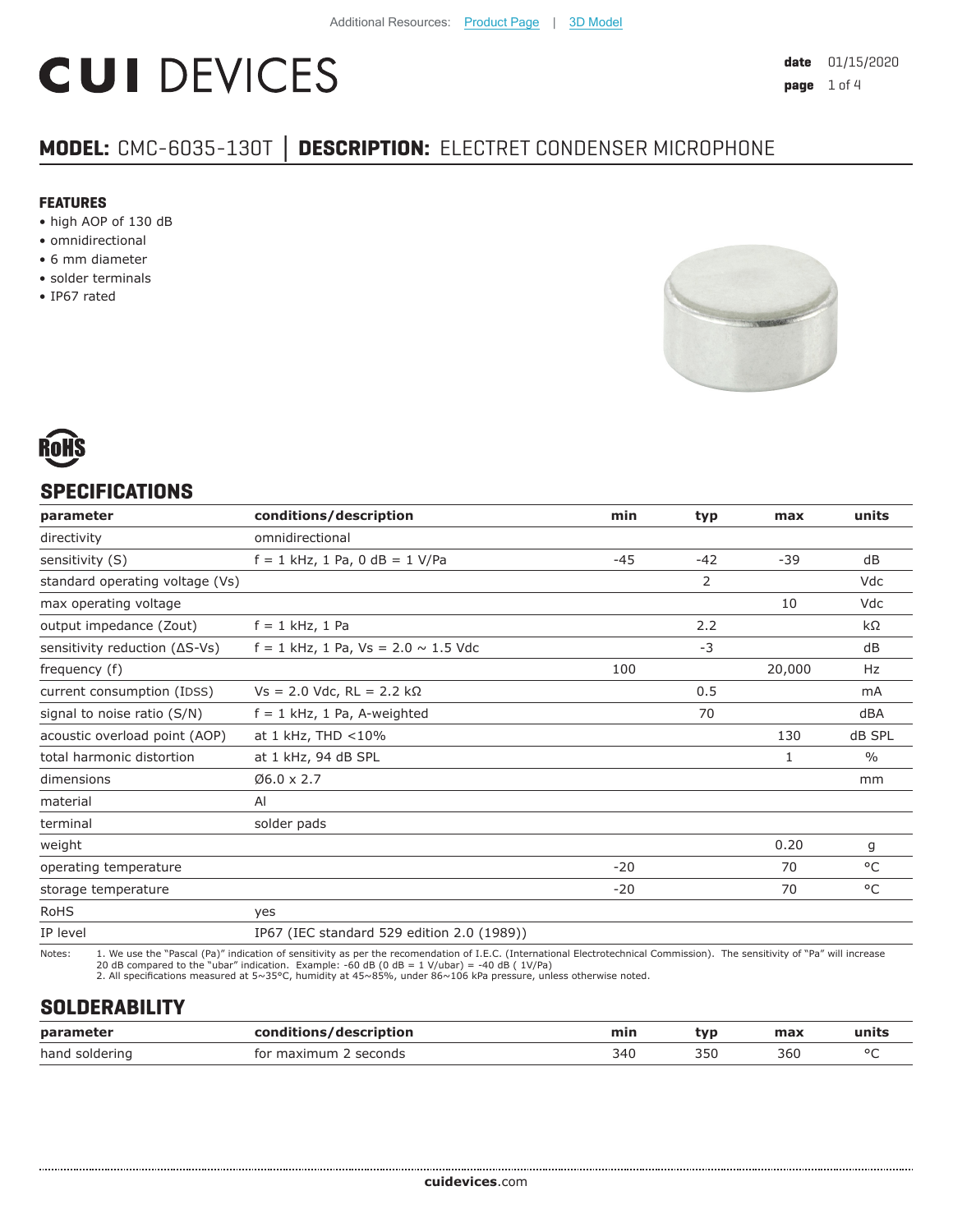#### **MECHANICAL DRAWING**

units: mm tolerance: ±0.2 mm



# **FREQUENCY RESPONSE CURVE**



## **MEASUREMENT CIRCUIT**

.......................

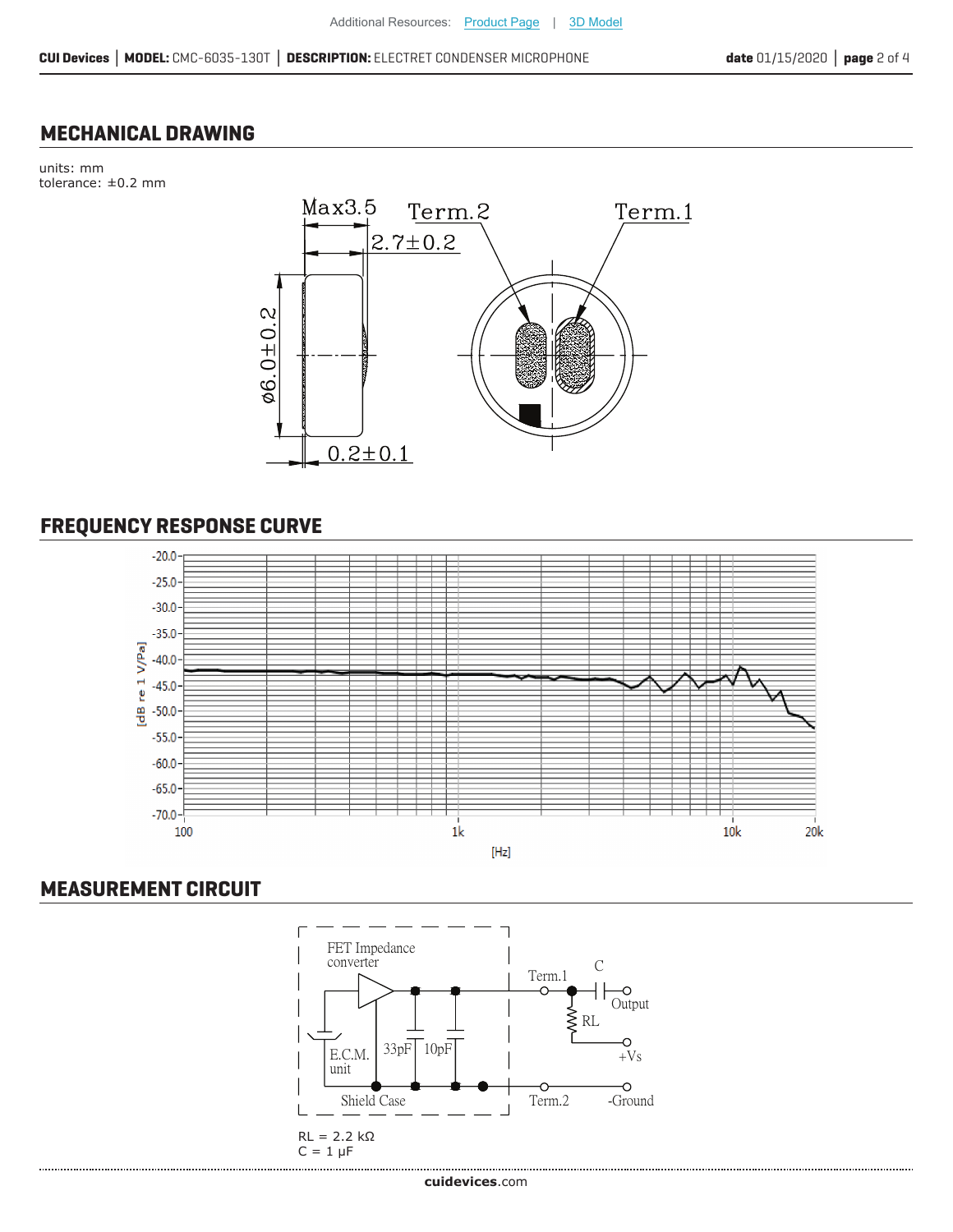## **PACKAGING**

units: mm

Inner Box Size: 62 x 62 x 3 mm Middle Box Size: 125 x 65 x 28 mm Carton Size: 210 x 210 x 280 mm Inner Box QTY: 100 pcs Middle Box QTY: 1,000 pcs Carton QTY: 10,000 pcs per carton